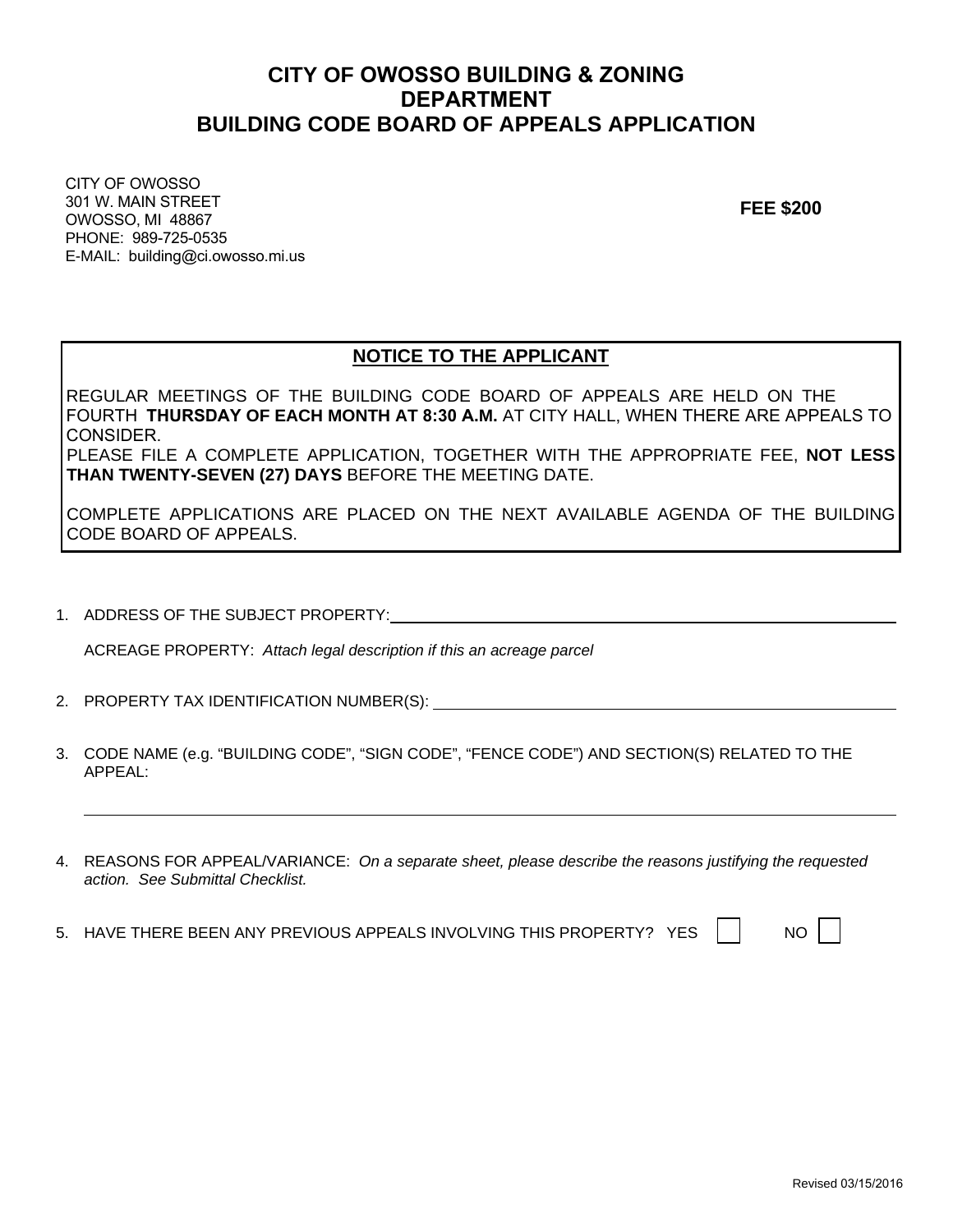| APPLICANT INFORMATION:<br>6. |
|------------------------------|
|------------------------------|

| OWNER OF SUBJECT PROPERTY: |                                                                                  |
|----------------------------|----------------------------------------------------------------------------------|
|                            |                                                                                  |
|                            |                                                                                  |
|                            |                                                                                  |
|                            |                                                                                  |
|                            |                                                                                  |
|                            |                                                                                  |
|                            | 7. APPLICANT'S AFFILIATION TO THE PROPERTY OWNER: ______________________________ |

**The undersigned hereby declare(s) under penalty of perjury that the contents of this application are true to the best of my (our) knowledge, information and belief.** 

**The applicant accepts all responsibility for all of the measurements and dimensions contained within this application, attachments and/or plans, and the applicant releases the City of Owosso and its employees, officers, and consultants from any responsibility or liability with respect thereto.** 

I, \_\_\_\_\_\_\_\_\_\_\_\_\_\_\_\_\_\_\_\_\_\_\_\_\_\_\_\_\_\_\_\_\_(PROPERTY OWNER), HEREBY DEPOSE AND SAY THAT ALL THE ABOVE STATEMENTS AND STATEMENTS CONTAINED IN THE INFORMATION SUBMITTED ARE TRUE AND CORRECT AND GIVE PERMISSION FOR THE BOARD MEMBERS AND CITY STAFF TO CONDUCT A SITE VISIT TO ASCERTAIN PRESENT CONDITIONS.

| SIGNATURE OF APPLICANT      | DATE        |
|-----------------------------|-------------|
| <b>PRINT NAME:</b>          |             |
| SIGNATURE OF PROPERTY OWNER | <b>DATE</b> |
| <b>PRINT NAME:</b>          |             |

*Failure of the applicant or his/her authorized representative to appear before the Board, as scheduled, shall be justifiable cause for denial or dismissal of the case with no refund of appeal fee(s). If the person appearing before the Board is not the applicant or property owner, signed permission must be presented to the Board.* 

*The applicant will be notified of the time and date of the hearing by electronic mail.*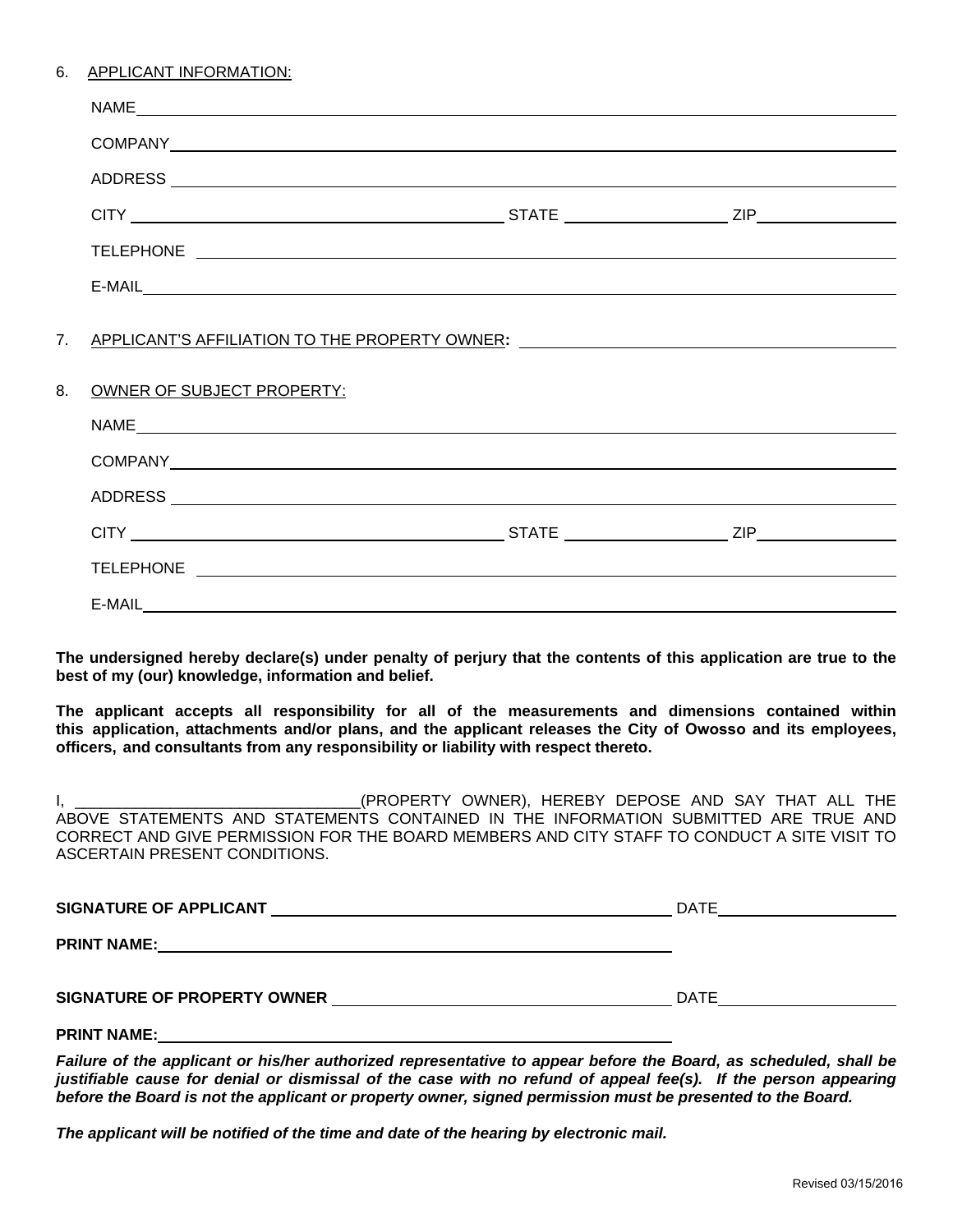# **SUBMITTAL CHECKLIST FOR APPEALS NOT RELATED TO SIGNS**

### *FOR SIGNS, PLEASE USE SUBMITTAL CHECKLIST ON NEXT PAGE*

#### **REQUIRED PROVIDED**

| $\boxtimes$ | П      | COMPLETED APPLICATION.                                                                                                                                                                                                                                                                                                                          |
|-------------|--------|-------------------------------------------------------------------------------------------------------------------------------------------------------------------------------------------------------------------------------------------------------------------------------------------------------------------------------------------------|
| $\boxtimes$ | $\Box$ | 1 COPY OF SUPPORTING DOCUMENTS DESCRIBING THE REQUEST, CONSTRUCTION<br>AND/OR WORK INCLUDING BUT NOT LIMITED TO:                                                                                                                                                                                                                                |
|             |        | PLOT PLANS DRAWN TO SCALE, SHOWING THE SHAPE AND DIMENSION OF LOT(S).<br>$\blacksquare$<br>LOCATION ON THE LOT OF FENCES, OR OTHER STRUCTURES CONCERNING THE<br>REQUEST.<br>DETAILED PLANS SHOWING CONSTRUCTION MATERIALS AND METHOD OF<br>CONSTRUCTION.<br>PHOTOS, DRAWINGS, OR RENDERINGS AS NECESSARY TO ACCURATELY DESCRIBE<br>THE REQUEST. |
| $\boxtimes$ | $\Box$ | ANY ADDITIONAL INFORMATION INCLUDING REPORTS OR ACCREDITED TESTING<br>AGENCIES, INCLUDING ACCREDITED AGENCIES RECOGNIZED BY THE INTERNATIONAL<br>CODE COUNCIL (ICC) AND ACCEPTED ENGINEERING PRACTICES SHOULD ACCOMPANY<br>YOUR APPEAL.                                                                                                         |
| $\boxtimes$ | $\Box$ | 1 COPY OF INFORMATION THAT CLEARLY EXPLAINS THE IMPACTS OF THE REQUEST<br>ON THE AREA.                                                                                                                                                                                                                                                          |
| $\boxtimes$ | $\Box$ | A WRITTEN EXPLANATION OF THE REASONS JUSTIFYING THE REQUEST.<br>IF<br>APPEALING AN ICC CONSTRUCTION CODE, PLEASE EXPLAIN ALTERNATIVES THAT<br>WOULD BE EQUAL TO WHAT THE CODE REQUIRES.                                                                                                                                                         |
| ⊠           | $\Box$ | MINIMUM SIZE OF ALL DOCUMENTS 8.5" X 11".                                                                                                                                                                                                                                                                                                       |
| $\boxtimes$ | $\Box$ | A DIGITAL VERSION OF ALL APPLICATION DOUCUMENTS. E MAILING THEM TO THE<br>DEPARTMENT IS PREFERRED.                                                                                                                                                                                                                                              |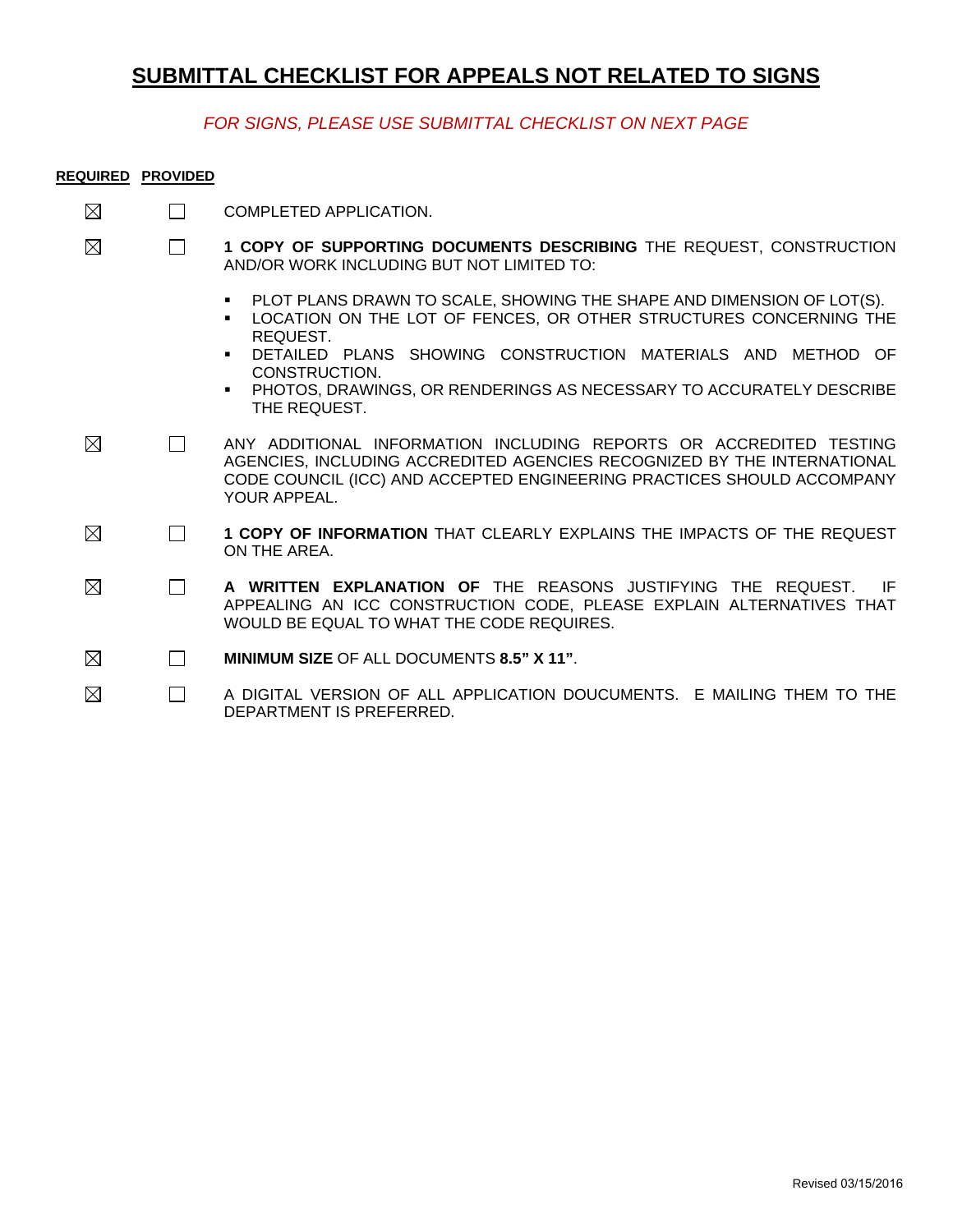## **SUBMITTAL CHECKLIST FOR SIGNS**

### **WALL SIGNS**

#### **REQUIRED PROVIDED**

- $\boxtimes$  $\Box$  COMPLETED APPLICATION.
- $\boxtimes$  $\Box$ **1 COPY** OF **SIGN CONSTRUCTION DETAIL** SHOWING SIZE, MATERIALS, DIMENSIONS, PROJECTION FROM THE WALL AND METHOD OF ATTACHMENT TO THE WALL. AT THE DISCRETION OF THE PLANNING DEPARTMENT, SIGNS WITH SIGNIFICANT STRUCTURAL COMPLEXITY WILL REQUIRE SEALED ENGINEERING DRAWINGS.
- $\boxtimes$  $\Box$ **1 COPY** OF **A WRITTEN EXPLANATION OF** THE REASONS JUSTIFYING THE REQUEST. EXPLANATION MUST ADDRESS SIGN CODE APPEALS CRITERIA, SEE PAGE 5.
- $\boxtimes$  $\Box$ **1 COPY** OF THE FRONT ELEVATION SHOWING SQUARE FOOT AREA OF BUILDING OR TENANT AREA.
- $\boxtimes$  $\Box$ IF THE SIGN IS ELECTRIFIED, **PLANS MUST SPECIFY** THE SIGN WILL BE UL (OR EQUIVALENT) LISTED.
- $\boxtimes$  **MINIMUM SIZE** OF ALL DOCUMENTS **8.5" X 11".**
- ⊠  $\Box$ A DIGITAL VERSION OF ALL APPLICATION DOUCUMENTS. E MAILING THEM TO THE DEPARTMENT IS PREFERRED.

### **GROUND SIGNS**

#### **REQUIRED PROVIDED**

- $\boxtimes$  $\Box$  COMPLETED APPLICATION.
- $\boxtimes$  $\Box$ **1 COPY** OF **SITE PLAN** SHOWING RIGHT OF WAY LINES, AND LOCATION OF EXISTING AND PROPOSED GROUND SIGNS. LABEL THE DISTANCE FROM RIGHT OF WAY LINE TO LEADING EDGE OF EXISTING AND PROPOSED SIGNS. ONLINE MAP SERVICES ACCEPTED.
- $\boxtimes$ **1 COPY** OF **SIGN CONSTRUCTION DETAILS** SHOWING DIMENSIONS AND THICKNESS  $\Box$ OF SIGN, MATERIALS AND FOOTING DEPTH. AT THE DISCRETION OF THE PLANNING DEPARTMENT, SIGNS WITH SIGNIFICANT STRUCTURAL COMPLEXITY WILL REQUIRE SEALED ENGINEERING DRAWINGS.
- ⊠  $\Box$ **1 COPY A WRITTEN EXPLANATION OF** THE REASONS JUSTIFYING THE REQUEST. EXPLANATION MUST ADDRESS SIGN CODE APPEALS CRITERIA, SEE PAGE 5.
- ⊠  **MINIMUM SIZE** OF ALL DOCUMENTS **8.5" X 11"**.
- ⊠  $\Box$ A DIGITAL VERSION OF ALL APPLICATION DOUCUMENTS. E MAILING THEM TO THE DEPARTMENT IS PREFERRED.